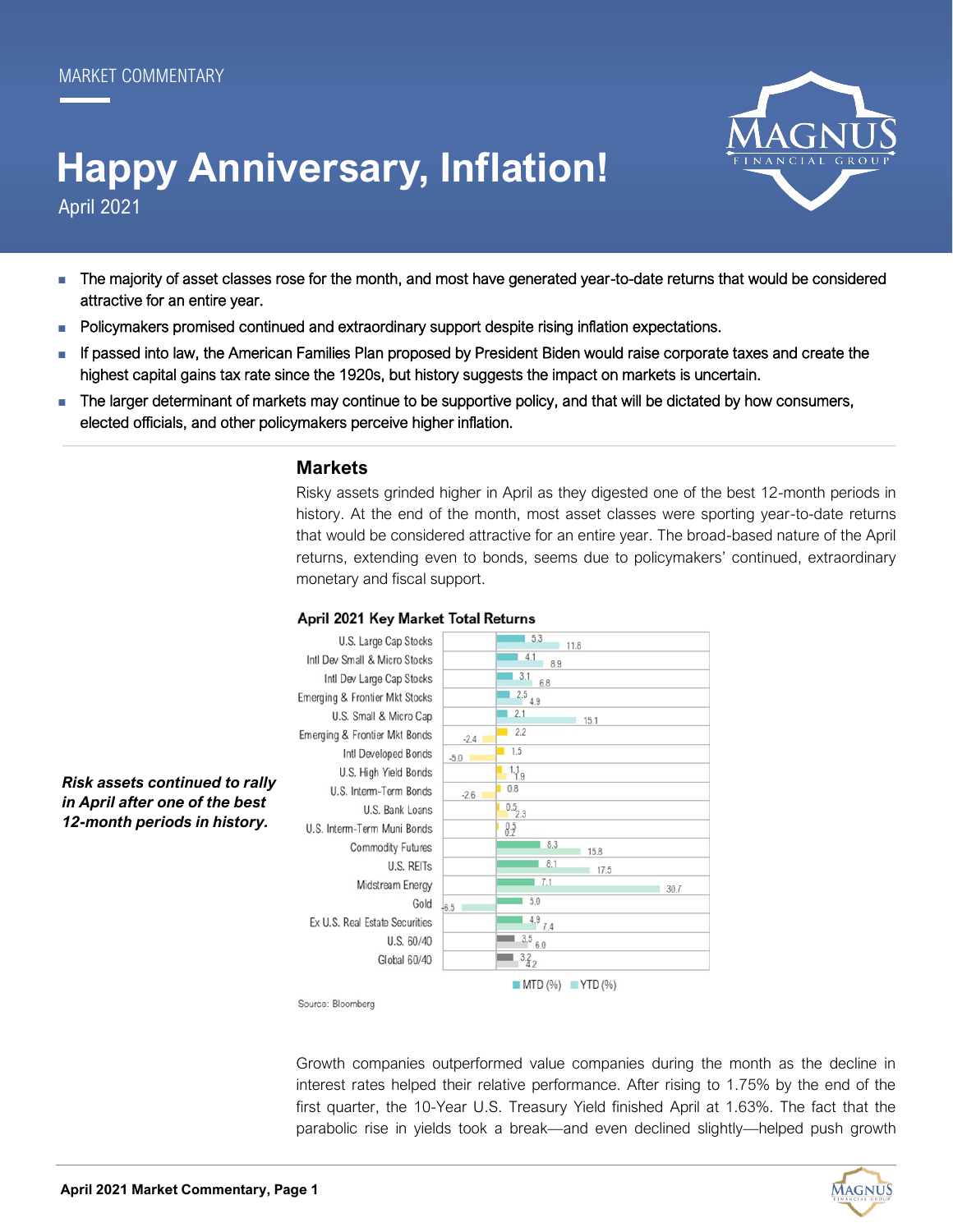stocks higher. That's because the discount rate is used in valuation calculations, and when it drops, it increases the present value of longer-duration growth assets. If interest rates continue to increase, it may once again favor value stock.

The Russell 1000 Growth Index, a measure of large cap growth stocks, gained nearly 7% in April. This leaves the index up nearly 8% for the year. Large cap value stocks rose approximately 4%, up nearly 16% so far in 2021. Small cap value and growth stocks both increased 2% in April. Year to date, small cap value stocks are up 24% while small cap growth stocks are up 7%. Returns outside the U.S. trailed the S&P 500 in April but were still decidedly positive for the month and year. The MSCI EAFE Index, a proxy for developed country equities, gained 3% in April and is up nearly 7% for the year. The MSCI Emerging Markets Index, a proxy for developing country equities, rose nearly 3% in April and is up 5% in 2021.

Commodity futures generated impressive returns for the month, up 8%, and are up 15% for the year. Municipal bonds, as measured by the Bloomberg Barclays Municipal 1-10 Year Bond Index, were up 0.5% in April, which pushed their year-to-date return into positive territory, albeit slightly at less than 1%. The BarCap U.S. Aggregate Bond Index, a measure of investment-grade taxable bonds, gained 0.8%, leaving it down nearly 3% for the year.

# **Policy**

On the eve of his hundredth day in office—April 28, 2021—President Biden announced several potentially material policy initiatives as part of the American Families Plan, including raising the federal minimum wage to \$15 per hour, adding an additional \$1.8 trillion stimulus program, and increasing the capital gains tax rate to 39.6% for individuals earning over \$1 million.<sup>1</sup> If passed into law, the top capital gains tax rate would then be at its highest since the 1920s.<sup>2</sup>

Broadly speaking, markets have so far shrugged off this news, likely for a few reasons. First, Biden's initial numbers might indicate more of a starting point from which he can negotiate. Second, according to a recent Tax Policy Center report, only approximately 25% of the U.S. stock market is owned by U.S. investors outside of tax-deferred  $accounts<sup>3</sup>$  As such, the impact of a higher U.S. capital gains tax rate may be limited.

## Historical Corporate Tax Rate & S&P 500 Returns

Average U.S. Corporate Tax Rate vs. S&P 500 Returns, 1940 - 2019



**MAGNUS** 

*Biden announced several potentially material policy initiatives as part of the American Families Plan that include raising the federal minimum wage to \$15 per hour, adding an additional \$1.8 trillion stimulus program, and increasing the capital gains tax rate to 39.6% for individuals earning over \$1 million.*

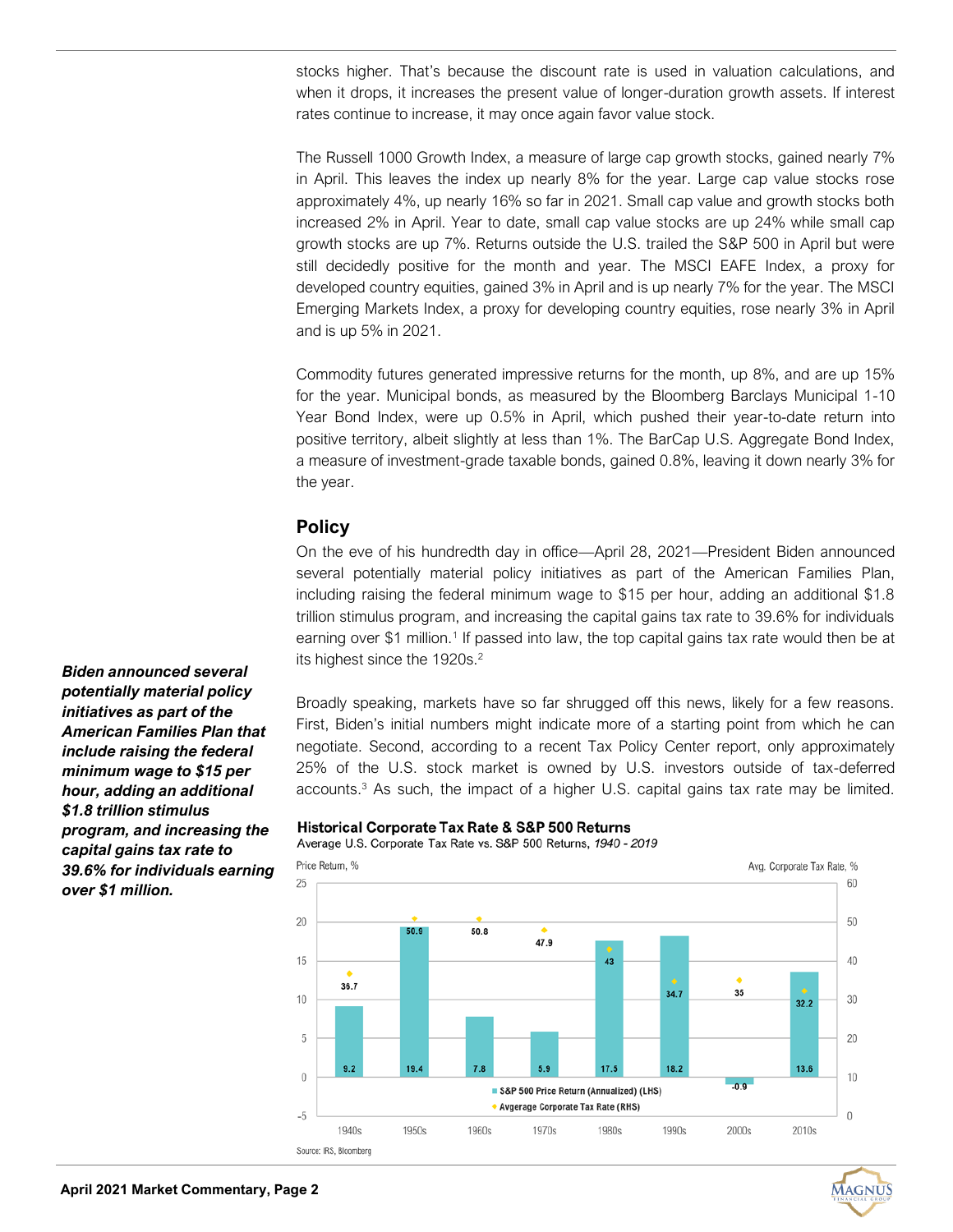Finally, historical data suggest that both corporate tax and private capital gains tax rates have had a muted impact on either market performance or economic growth.<sup>4</sup>

Biden's tax plan also proposed several changes to corporate tax rates, the most significant being an increase in the corporate tax rate from 21% to 28%. Here, too, historical data show little relationship between the corporate tax rate and stock market returns.5,9

# **Inflation**

As we move past the one-year anniversary of the initial COVID-19 shut-downs, inflation numbers—which are traditionally reported on a year-over-year basis—are starting to reflect the jarring juxtaposition between today's economic environment and last spring's.

#### **Actual & Expected Inflation Trending Higher**

UofM Inflation Expectation\*, Core CPI, CPI (LHS) & ISM Manufacturing Prices Index (RHS), As of 4/30/2021



According to the U.S. Bureau of Labor Statistics, the Consumer Price Index rose 4.2% for the year ending April 2021. This represented the largest year-over-year increase since September 2008. The increase was driven largely by food prices, which increased 2.4%, and energy prices, which rose 25.1%. While these numbers seem headline-worthy, they are partly the result of the anniversary effect of depressed prices from last year. That said, the anniversary effect cannot entirely explain the increased prices of many commodities that are critical to a wide range of economic activities.

Few comparisons are as extreme—and evident to the average American—as the rise in lumber prices. Lumber, the generic term used to refer to a random length lumber futures contract (110 board feet in 2 inch by 4 inch pieces of varying lengths, $6$  has been squeezed by both increases in demand as well as severe supply disruptions. On the demand front, there's the perfect storm of the mass migration out of cities into single family homes in lower density areas, combined with low interest rates and unusually strong personal incomes. On the supply side, lumber mills have been running at reduced capacity due to the pandemic, and they are struggling to keep up.<sup>7</sup> Adding insult to injury, a pine-eating beetle has infested British Columbia, Canada, and shaved 5-7% off total U.S. lumber supply. $8$  The extreme dynamics in lumber are also impacting the housing market. Median home prices have increased by almost 20% in the U.S. while the inventory of homes for sale has hit an all-time low.<sup>9</sup>



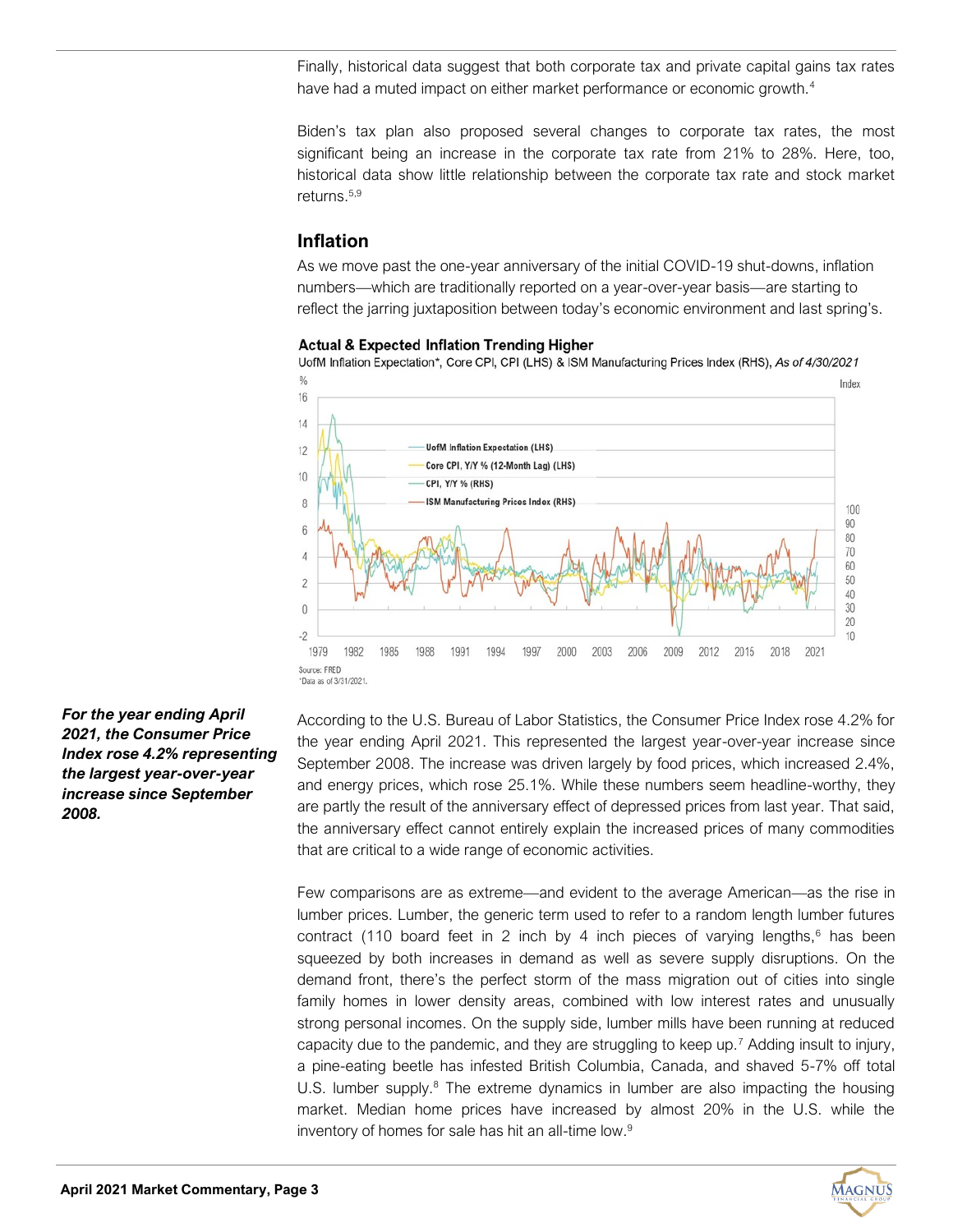## **Falling Housing Inventories & Rising Construction Costs**

U.S. Existing Home Sales: Median Price & Inventory, As of 3/31/2021



Lumber is a quirky example, but it helps illustrate the downside of higher inflation and the corner policymakers have painted themselves into. If they continue to keep rates low, print enough electronic money via quantitative easing, purchase financial assets by the trillions, backstop bond markets, and even send stimulus checks directly to consumers, they will be able to manufacture growth and elevate the prices of various assets, both financial and real. However, money is fungible; you cannot control where it ends up. At some point, consumers—and markets—may view higher prices, especially in commodity prices, more dubiously.

# **Looking Forward**

Over the past year, the U.S. economy and capital markets have benefited from exploding money supply growth, historically low interest rates, unprecedented monetary policy support, and massive fiscal stimulus, including direct stimulus checks to consumers. For perspective, current transfer payments from the federal government now account for 21% of all U.S. personal income.<sup>10</sup> This tidal wave of stimulus has been incredibly positive for assets markets; however, as the money begins to flow into the real economy, the prices of goods and services are starting to increase—in some cases substantially. We continue to believe that navigating this unusual policy-driven world will require reading the inflation tea leaves and monitoring if and when higher prices become less desirable than some economic textbooks suggest.

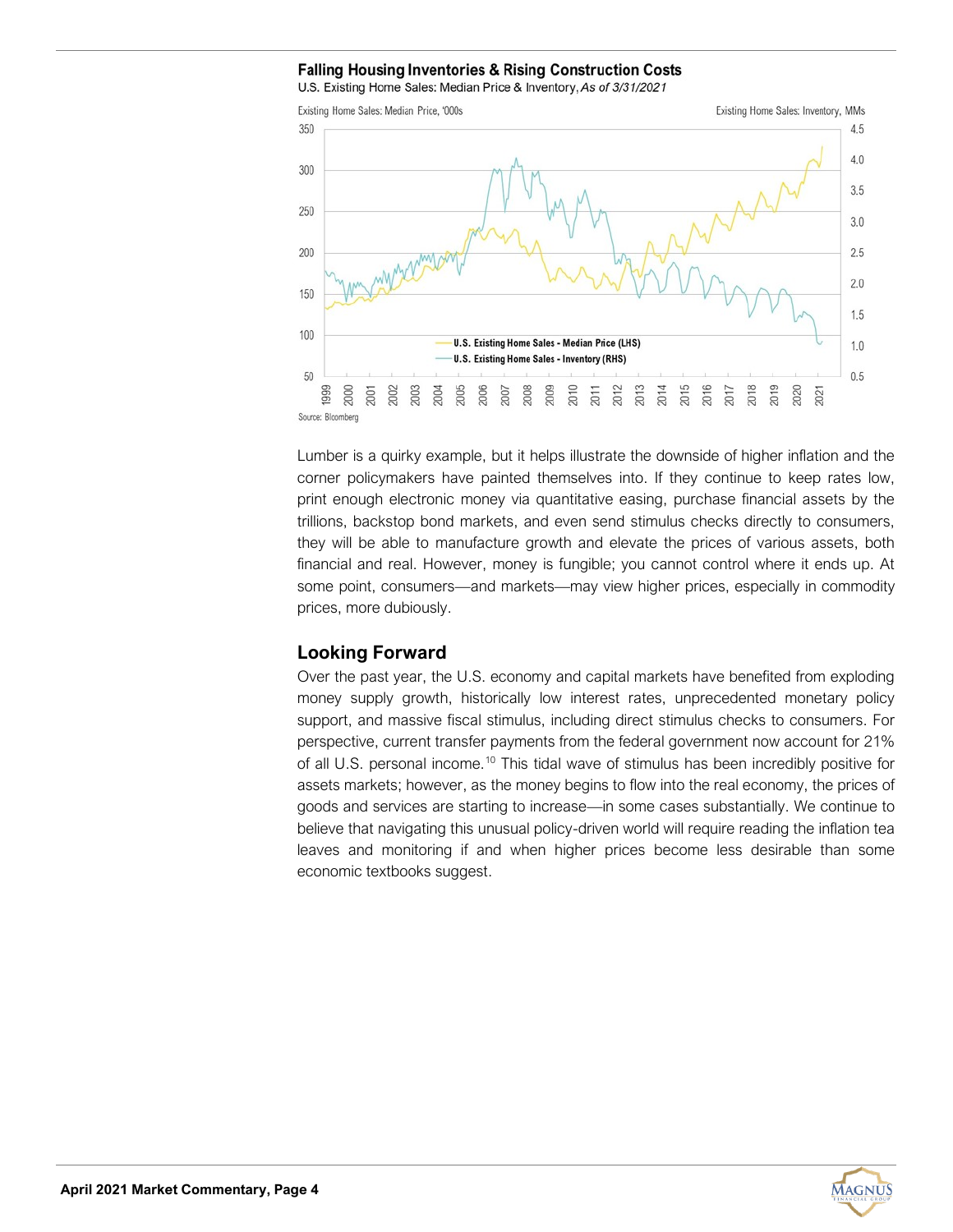# **Performance Disclosures**

All market pricing and performance data from Bloomberg, unless otherwise cited. Asset class and sector performance are gross of fees unless otherwise indicated.

# **Citations**

- 1. White House: https://www.whitehouse.gov/briefing-room/statements-releases/2021/04/28/factsheet-the-american-families-plan/
- 2. Reuters: https://www.reuters.com/business/biden-propose-hike-capital-gains-taxes-pay-more-childcare-sources-2021-04-22/
- 3. Tax Policy Center: https://www.taxpolicycenter.org/taxvox/who-owns-us-stock-foreigners-and-richamericans
- 4. UBS: https://www.ubs.com/global/en/wealth-management/our-approach/marketnews/ article.1527032.html?caasID=CAAS-FASocial
- 5. IRS: https://www.irs.gov/statistics/soi-tax-stats-historical-table-24
- 6. CME: https://www.cmegroup.com/trading/agricultural/files/AC-243\_RanLenLumberBrochure.pdf
- 7. Vox: [https://www.vox.com/22410713/lumber](https://www.vox.com/22410713/lumber-prices-shortage)-prices-shortage
- 8. Quartz: https://qz.com/1985276/america-is-running-short-of-wood/
- 9. Bloomberg
- 10. WSJ: https://www.wsj.com/articles/consumer-spending-personal-income-march-2021- 11619732790